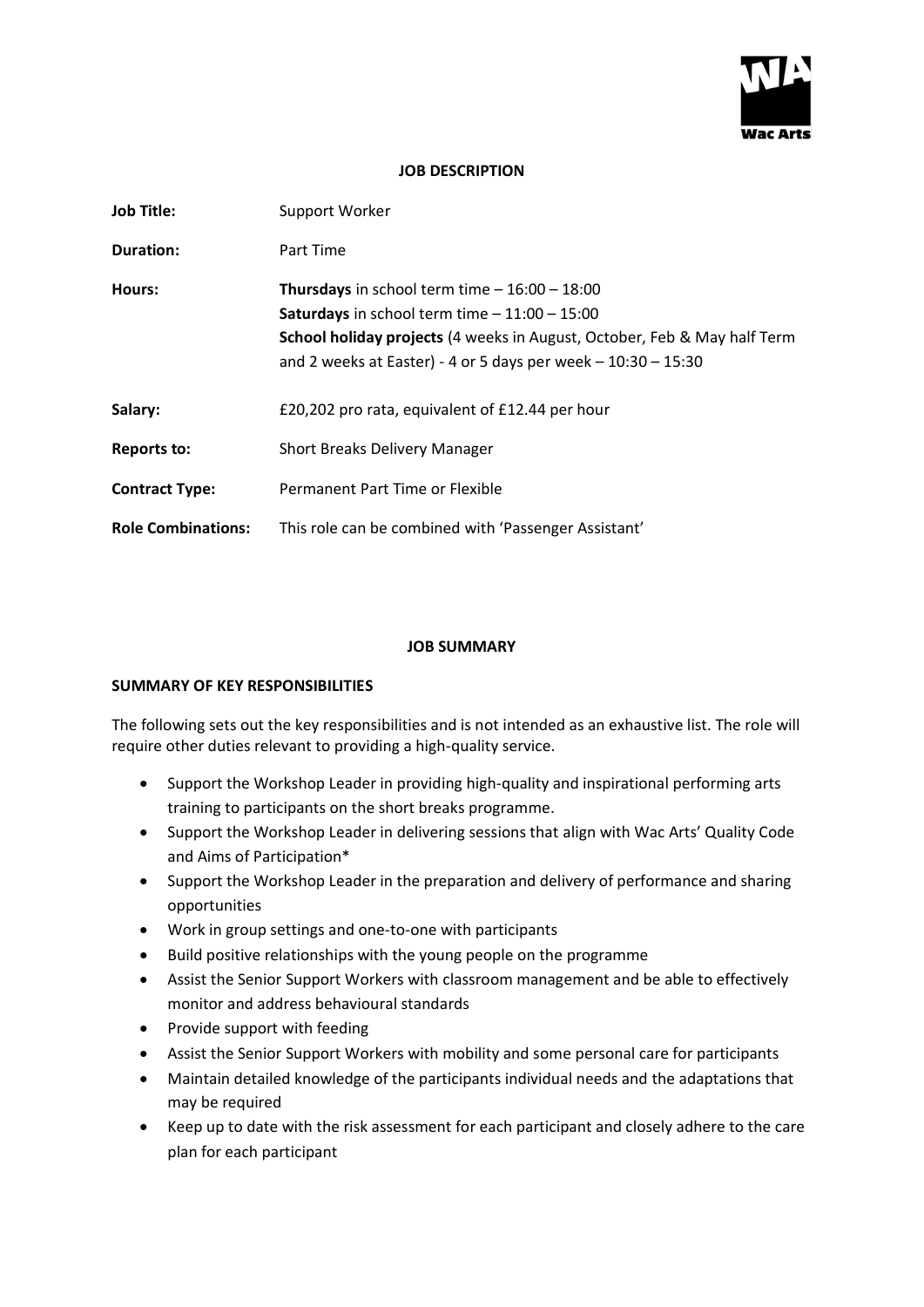

- Assist the Senior Support Workers with participants requiring medication, and the course of action for participants who may suffer medical issues
- Provide compassionate, clear and helpful feedback to participants, parents, guardians or carers
- Act as the face of Wac Arts for participants, parents, guardians, and carers
- Act professionally and with enthusiasm for Wac Arts activity, at all times
- Engage in feedback and planning for future Wac Arts programme activity with the Workshop Leader
- Respond to correspondence from your line manager or any other member of core staff in a timely fashion
- Report and record any issues surrounding safeguarding according to the Wac Arts Safeguarding Policy
- Attend programme meetings and training as requested by your line manager
- Make your line manager aware of any issues or complaints

*\* Wac Arts' Quality Code and Aims of Participation will be launched fully in the academic year 2022/23, with trials and testing held during 2022.*

## **PERSON SPECIFICATION**

Candidates must have a clear understanding of and commitment to the aims of the programme. Candidates will ideally possess and be able to demonstrate all or most of the following:

## **Skills and experience**

- Willingness to engage in creative/ performing arts sessions in any of the subjects offered by Wac Arts, or in another relevant field
- Experience of working in education, youth work or social care.
- Excellent time-management
- Excellent communication skills

## **Attitude and approach**

- A positive outlook
- Commitment to growth, development and positive change
- Able to work respectfully in a team
- Flexibility to adjust to change and development
- An understanding of and commitment to equality, diversity and inclusion
- Willingness to work on and off site

## **Other**

• Vaccinated against COVID-19 or have valid evidence of an exemption